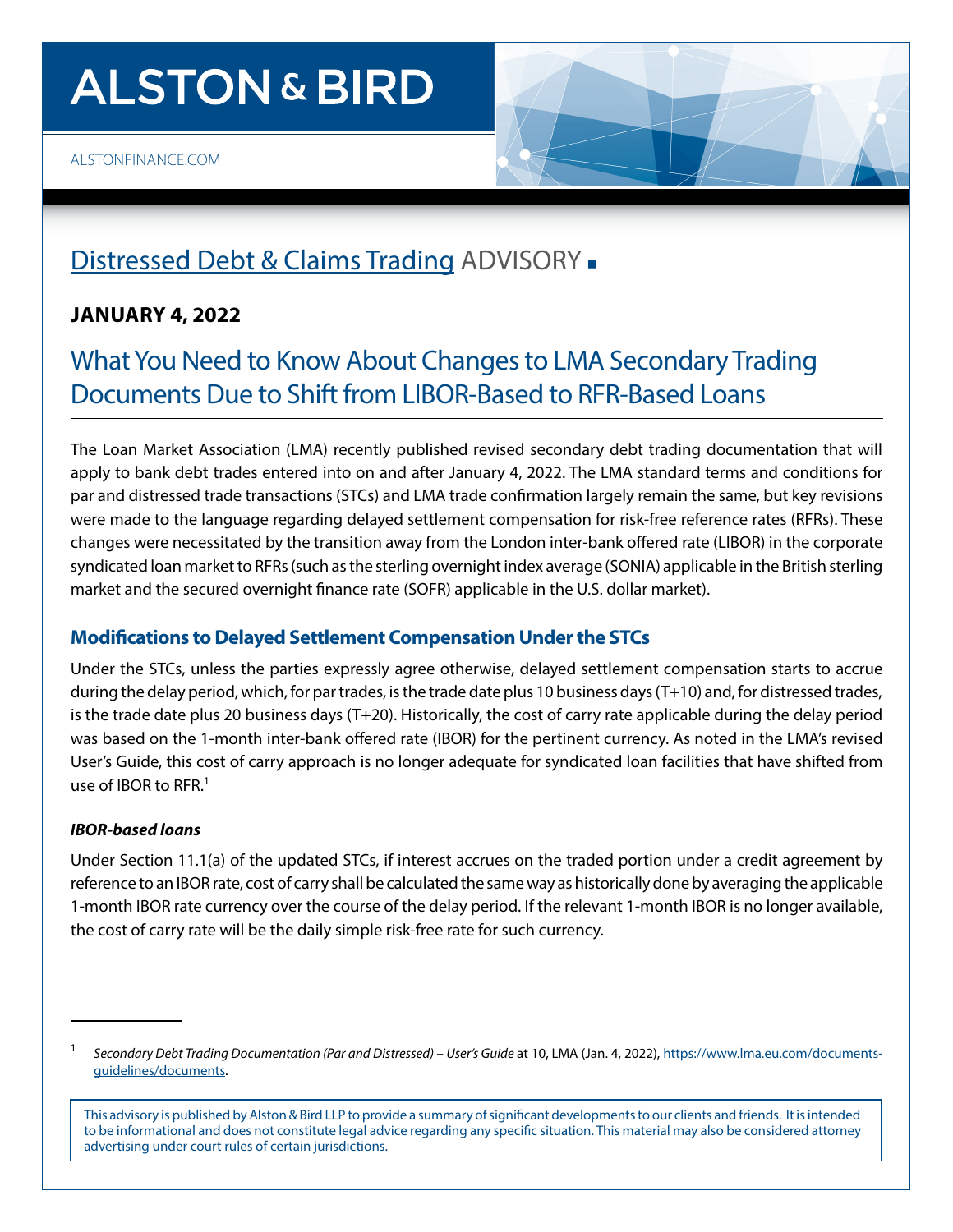#### *RFR-based loans*

Under Section 11.2(a) of the updated STCs, the default cost of carry rate for traded portions accruing interest under a credit agreement on an RFR basis is now a simple daily risk-free rate.<sup>2</sup> For such transactions, cost of carry is calculated by averaging the simple daily risk-free rate over the course of the delay period. In addition, a credit adjustment spread (CAS) equal to the CAS payable under the credit agreement must be added to the daily risk-free rate unless CAS is not payable under the credit agreement or the parties specify in the confirmation that CAS does not apply.

The default daily simple risk-free rate is not mandatory, and the parties may specify that a compounded index, such as a compounded SONIA index, will be used for cost of carry purposes instead of a simple daily risk-free rate. If the parties elect to use a compounded index, this election must be detailed in the confirmation along with the applicable index for each currency. Due to operational complexities and limitations of electronic settlement platform capabilities that generate pricing for market participants, we expect the majority of LMA bank debt trades to follow the default daily simple risk-free rate convention for calculation of cost of carry for RFR-based loans.

The delayed settlement compensation provisions in the STCs also cover situations where interest accruing on the purchased assets under the credit agreement switches during the delay period from IBOR based to RFR based. If this happens, delayed settlement compensation will be based on the current 1-month IBOR rate methodology for each day during the delay period that the purchased assets are subject to an IBOR rate and for the remainder of the delay period will be payable on the basis of the new daily simple RFR (plus credit adjustment spread, if any).

Very helpful examples of how to calculate delayed compensation in connection with the new risk-free rate methodology have been added in the schedule to the LMA revised User's Guide. In addition to understanding the new methodology, for anyone looking to better understand how delayed compensation is calculated generally, review of such examples will be an instructive learning tool.

### **LMA Trade Confirmation (Bank Debt)**

#### *Other terms of trade*

The main revisions to the confirmation are located under the Other Terms of Trade (OTOT) section.<sup>3</sup> Under this section, the parties, as before, may opt to forgo delayed compensation, but now have two new checkbox options to select that will affect the economics of the trade.

#### *Exclude CAS for cost of carry?*

The first of these new checkbox options is the ability to exclude the credit adjustment spread for the purposes of cost of carry. In deciding whether to exclude CAS for cost of carry purposes, each party should be aware that a CAS is typically used to reconcile the economic differences between IBORs and RFRs, which, in turn, is intended to limit the value transfer between the parties during the transition to RFRs. However, parties should not take this at face [value](https://www.lsta.org/content/in-search-of-fair-spread-adjustments-for-new-sofr-loans/) because, although LIBOR is credit-sensitive (unlike SONIA and other RFRs), it still trends alongside other RFRs, such as SOFR. Thus, when a transaction involves a CAS, parties should carefully examine the applicable IBOR and RFR trends to determine whether including CAS for cost of carry purposes does, in fact, limit the value transfer between

<sup>&</sup>lt;sup>2</sup> Standard Terms and Conditions for Par and Distressed Trade Transactions (Bank Debt/Claims) at 34, LMA (Jan. 4, 2022), [https://www.lma.](https://www.lma.eu.com/documents-guidelines/documents) [eu.com/documents-guidelines/documents](https://www.lma.eu.com/documents-guidelines/documents).

<sup>&</sup>lt;sup>3</sup> LMA Trade Confirmation (Bank Debt) at Section 14, LMA (Jan. 4, 2022), <https://www.lma.eu.com/documents-guidelines/documents>.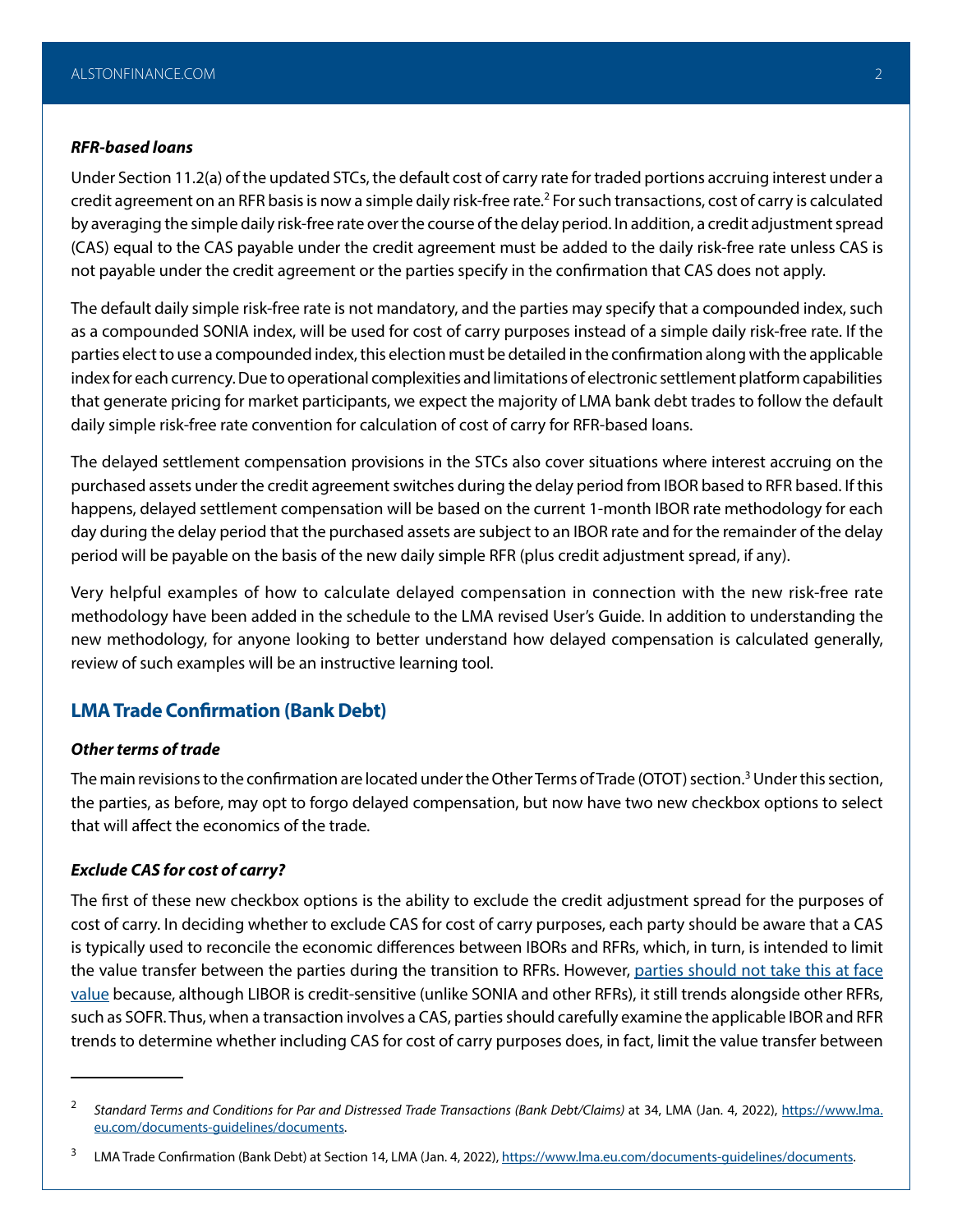the parties. As a practical matter, end buyers will prefer to exclude CAS in the calculation because this will lessen the cost of carry amount owed to a seller for the delay period. Market participants should specify at the time of trade whether CAS will be excluded for cost of carry computations.

#### *Does a zero floor apply?*

The second new checkbox option is the application of a "zero floor" for cost of carry purposes. By checking the zerofloor box, the parties ensure that the cost of carry cannot be a negative number and therefore payable by the seller to the buyer. As noted in footnote 3 of the new confirmation, if agreed to, "a zero floor will apply to the cost of carry rate when calculated for RFR Currencies on the basis of a Daily RFR (and a Compounded RFR) before the addition of CAS if applicable and for IBOR Rate Currencies on the basis of a Relevant IBOR Rate." The zero-floor checkbox could prove to be a point of contention among parties. Naturally, sellers will prefer to have a zero floor because it ensures they will not have to pay buyers in situations where the cost of carry calculation yields a negative number. On the other side, buyers will prefer no zero floor, allowing them to reap the benefits of a negative interest environment.<sup>4</sup> In order to avoid such disputes, parties should determine at the time of trade whether a zero floor applies when calculating cost of carry.

#### **Other Modifications – Default Interest Under LMA Participation**

The transition from IBORs to RFRs also required the LMA to change how default interest provisions are calculated in the LMA standard form participation agreements. Before the revised trading documents, default interest owed by either a grantor to a participant or by a participant to a grantor for late payments was equal to 2% *plus* the relevant interbank market for overnight deposits offered by leading banks in the applicable currency and for an amount equal to the unpaid balance. Under the updated LMA participation trading documents, default interest will now be equal to 2% *plus* the rate at which the party owed the money would be able to obtain by placing on deposit with a leading bank an amount equal to the unpaid balance.<sup>5</sup>

#### **Takeaways**

Buyers and sellers should be aware that the default cost of carry rate for traded portions accruing interest under a credit agreement on an RFR basis is now a simple daily risk-free rate. Along with this new default rate comes the ability to exclude CAS or apply a zero floor for cost of carry purposes. As the exclusion of CAS and applicability of zero floor have economic impacts on the buyer and seller, such elections should be agreed upon at the time of trade. Otherwise, such economic elections may become contentious and hold up settlement of open trades.

<sup>4</sup> Since the global financial crisis between mid-2007 and early 2009, several central banks around the world, including the European Central Bank, have added the utilization of negative policy rates to their toolboxes. The central bank of Sweden, in July 2009, was the first to move one of its policy rates into negative territory. The European Central Bank introduced its negative interest rate policy in 2014. Negative interest rates have now been in place for close to eight years in the euro area, and markets expect such rates to be in place for the foreseeable future. Grégory Claeys, "[What Are the Effects of the ECB's Negative Interest Rate Policy?"](https://www.europarl.europa.eu/cmsdata/235691/02.%20BRUEGEL_formatted.pdf) at 8-9, Policy Department for Economic, Scientific, and Quality of Life Policies (June 2021).

<sup>5</sup> *LMA Master Funded Participation Agreement (Par/Distressed)* at Section 4.5, LMA (Jan. 4, 2022), [https://www.lma.eu.com/documents-guidelines/](https://www.lma.eu.com/documents-guidelines/documents) [documents.](https://www.lma.eu.com/documents-guidelines/documents)